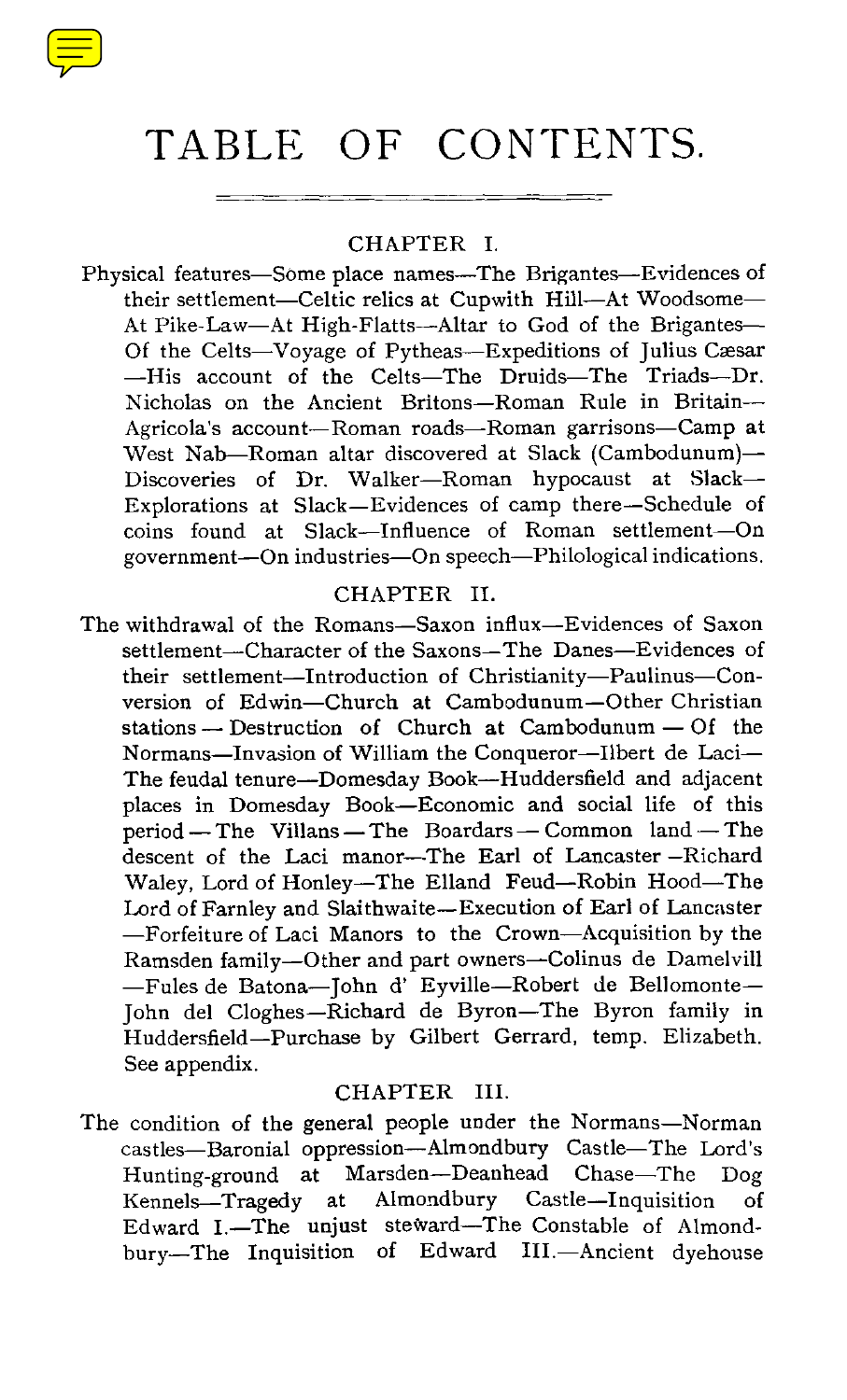and fulling mill—Price of provisions—Wages—First traces of woollen industry– The free tenants—The villeins—The term tenants—Their services—The custom of Lytherwythe—Chevage --The Saxon hind—The Lord's Mill—Inquisition of Elizabeth —King's Mill—Encouragement of manufactures by Edward III. —Early weavers—The aulnager—Decay of villanage under commerce—Legislative protection of woollen industry—19 Eliz. 3 Carl II. : Burial in woollens—Statute of Philip and Mary-- The wool-driver—Earnings of early weavers.

# CHAPTER IV.

The Subsidy Roll of Richard II. (1379)—Population and Poll Tax of Hoderfeld, Almanbury, Ffarnelay Tyas, Whytelay, Byrton, Heton, North Crosseland, Crosseland fosse, Querenby, Hauneley, Meltham, Holmfirth, Slaxthwayt—Summary—The Subsidy Roll of Henry VIII. (1523)—Population and assessment of Huddersfield-cum-Bradley, Almondburry, Whitlay, Fernelay Tyas, Kirkburton, Kirkheaton, Crosland, Wharneby (Quarmby), Honlay Meltham, Holmefyrth, Slaghtwatt, Marsden—Summary.

#### CHAPTER V.

The Parish Church of Almondbury, All Saints'—The Mother Church at Dewsbury, founded by Paulinus—All Saints' erected about 1100-The advowson in the Laci family-The College of Jesus at Rotherham—Will of Archbishop Scot—The tithes— The Parsonage House—Property of the Church—List of rectors and vicars—Certain extracts from the parish registers—The Plague—Extracts from churchwardens' accounts—Penance— Communion wine—The bells—Interior of the Church—The Kaye Chapel—The Beaumont Chapel—Monuments of the Fenay family--Of the Kaye family—Churches sprung from All Saints' —Controversy as to Vicarage of Meltham—The faculty for celebrating mass at Honley—The Church quartered. See also appendix.

#### CHAPTER VI.

The foundation of the Parish Church of Huddersfield by Walter de Laci—Advowson granted to Nostell Priory—Deed of Ordination of Michael de Wakefield—Its confirmation—Valuation temp. Edw. I.-Visitation temp. Henry VIII -The Chantries-Early valuation—Dissolution of the Monasteries—Advowson acquired by William Ramsden—List of vicars—The Rev. Henry Venn— The Rev. Harcar Crook—The Highfield Schism—Monuments in the Church—Mr. Coates's School—Population in 1819— The Rev. Gabriel Raynes—The Rev Edmund Hill—The Rev. Thomas Clarke-The Rev. Josiah Bateman-The vicarage-The Church of St. Thomas—The consecration and non-conse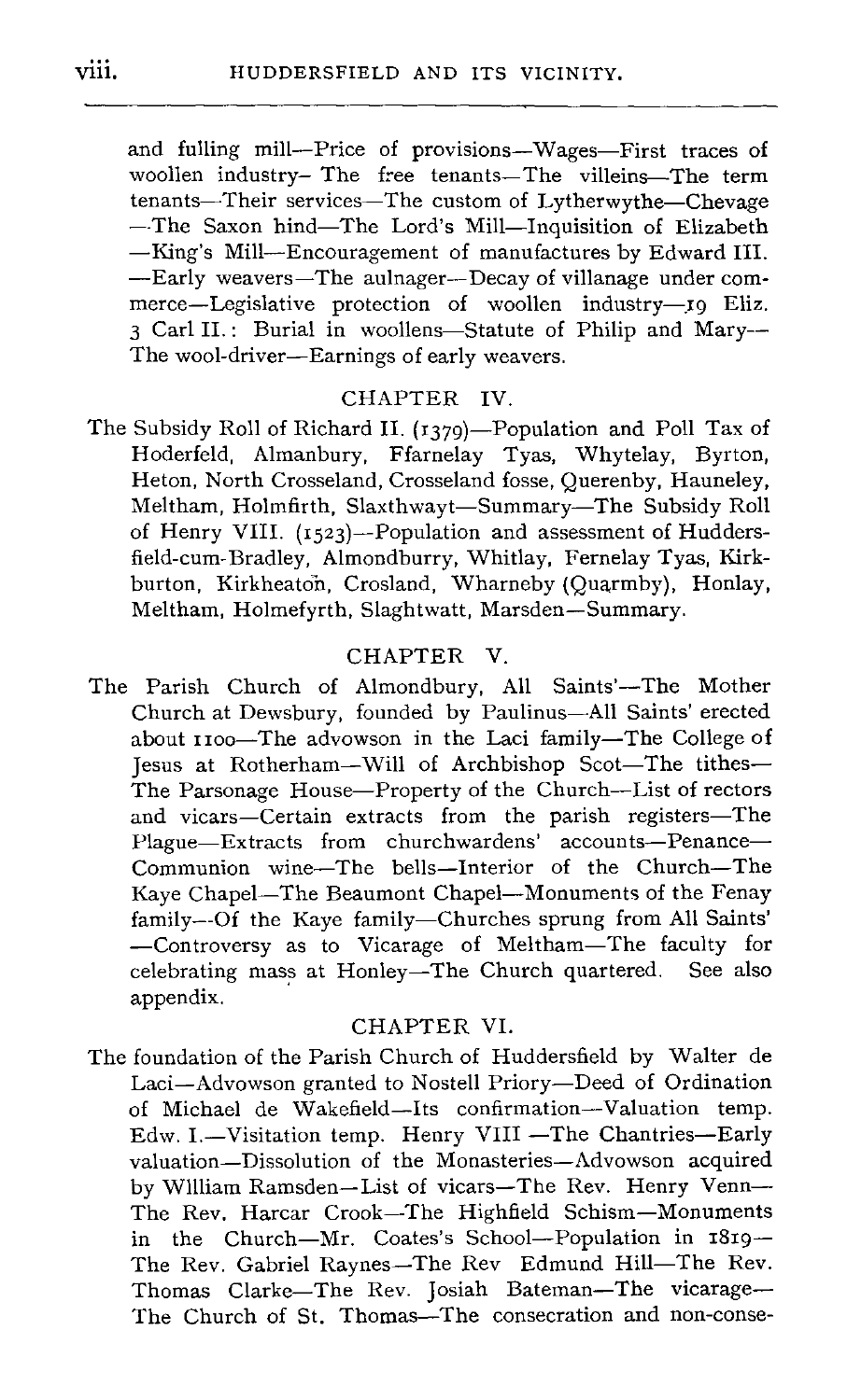cration of the Cemetery—Certain monuments and inscriptions— The Brookes of Newsome—The Wilkinsons of Greenhead — Sir J. L. Kaye—Extracts from the parish registers—The first Huddersfield Pauper (n ) —Visit of the Somerset Herald— Of the Rev. Joseph Hunter—Re-erection in 1836—The value of the living—The late G W. Tomlinson.

#### CHAPTER VII.

The Priory of Kirklees—The Cistercian Order—Their habit and discipline—Grant by Rayner le Fleming—Elizabeth de Staynton —List of Lady Superiors—Their oath—Various endowments— The advowson of Mirfield Church—Grant of a female serf— Survey of Henry VIII. -Robin Hood--Dissolution of the Priory —Papist Hall—The Armytage family.

#### CHAPTER VIII.

Education in early times—Establishment and endowment of Grammar Schools—The Kaye grant—The Chapel of St. Helen—The Charter of King James I. to the Almondbury Grammar School—Statutes of the governors—Course of study —Other benefactors—The Nettleton Trust—Robert Nettleton —Monument and residence—The Wormald Trust—Israel Wormald—His house—Present scheme of government—Visitor and governors—Scholarships—Petition for original Charter— List of governors—List of head masters—Some scholars.

#### CHAPTER IX.

The Beaumont family—Whitley-Beaumont—William de Bellomonte— Sir Richard de Bellomonte—Sir Robert de Bellomonte—Sir John de Bellomonte—John de Bellomonte—Robert de Bellomonte— Henry de Bellomonte— Henry Beaumont—Richard Beaumont— His will—Thomas Beaumont—Richard Beaumont—Richard Beaumont—Edward Beaumont—Sir Richard Beaumont—Monuments in Kirkheaton Church—Sir Thomas Beaumont—The Civil War—Siege of Sheffield Castle—Adam Beaumont—Richard Beaumont—Richard Beaumont— Richard Beaumont—Henry Beaumont—Richard Beaumont—Richard Henry Beaumont— John Beaumont—Charles Henry Beaumont—Richard Henry Beaumont—Henry Frederick Beaumont—Beaumont Park— Woodsome Hall—Henricus Teutonicus—Sir Baldwin Teutonicus — Sir Francis Tyas--Laurence Kay—Lawsuit for Manor of Slaithwaite—The Finchenden family—Pedigree of the Kayes of Woodsome—The Woodsome manuscript—Arthur Kaye—Denby Grange—Slaughwaite Hall—The Manor House at Slaithwaite— Pole Chapel—John Kaye of Woodsome—Robert Kaye—John Kaye—Sir John Kaye—The Civil Wars—Sir John Kaye— Parliamentary elections—Sir Arthur Kaye—His marriage—Sir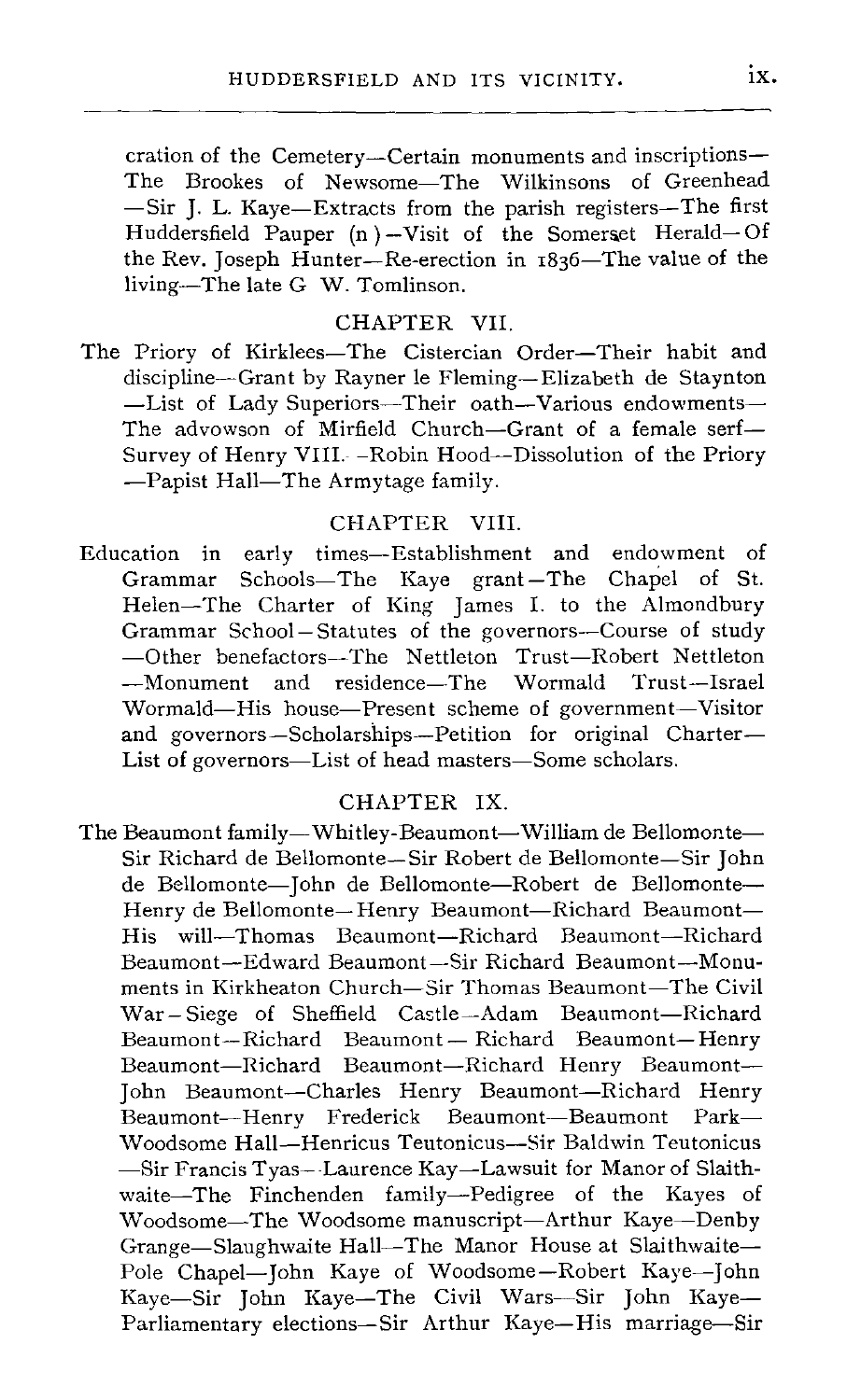John Lister-Kaye—Sir John Lister-Kaye of Denby Grange— John Lister-Kaye—Sir John Lister Lister-Kaye—Sir John Pepys Lister-Kaye—The Legge family—William Legge—The Civil Wars—Honest Will Legge—Baron Dartmouth—William Legge, second Baron and first Earl—Marriage of Viscount Lewisham and daughter of Sir Arthur Kaye—William, second Earl of Dartmouth  $-$  His friendship with John Wesley  $-$  George, third Earl  $-$ William, fourth Earl—Some correspondence of William Walter, fifth Earl — Enfranchisement of Slaithwaite estates — The present Earl—Woodsome Hall.

#### CHAPTER X.

- The Ramsden family—Robertus de Wodde—The Woddes of Longley—John Ramsden of Longley Hall—William Ramsden—
- Deed of Purchase of the Huddersfield Estates—Bay Hall— Sir John Ramsden —The Civil Wars—William Ramsden— Sir John Ramsden—Charter of market at Huddersfield—Sir William Ramsden—Sir John Ramsden—The Huddersfield Cloth Hall—Sir John Ramsden—The Huddersfield Enclosure Act—Sir John William Ramsden—The Huddersfield Tenant-Right Case.

#### CHAPTER XI.

The Civil Wars—Catholic families of the district—Muster at Almondbury for the Parliament—At Doncaster for the King—Major Beaumont drowned—The defences of Almondbury—Sir John Ramsden at Selby—Charles Nettleton of Honley—Captain Horsfall of Storthes Hall—Defence of Sheffield by Sir Thomas Beaumont—Kaye of Woodsome fined by Parliament—Thomas Hirst of Greenhead fined—The Rev. Richard Sykes expelled his cure-The Rev. Christopher Richardson-Lascelles Hall —The Rev . Abraham Woodhead of Meltham—His endowment of the Church at Meltham--Sir Thomas Hoyle of Linthwaite— Resistance of James II. by local gentry—Resistance of the Pretender—The Young Pretender's Army at Scot Head—The Huddersfield Yeomanry.

# CHAPTER XII.

Huddersfield in 1800—A description of the town—The government of the town—The office and duties of the constable—The Cuck Stool—The Whipping Post—The Court Leet—Petition for appointment of constable—The surveyor of highways—The water supply—Public lighting—Introduction of gas—Early magistrates—The Marsh Prosecution Society—County Court— The Riding School—The playhouse—The Cloth Hall—Private schools—The police—Some private residences—Popular pastimes —Bull baiting—Costumes of the period—The stage coaches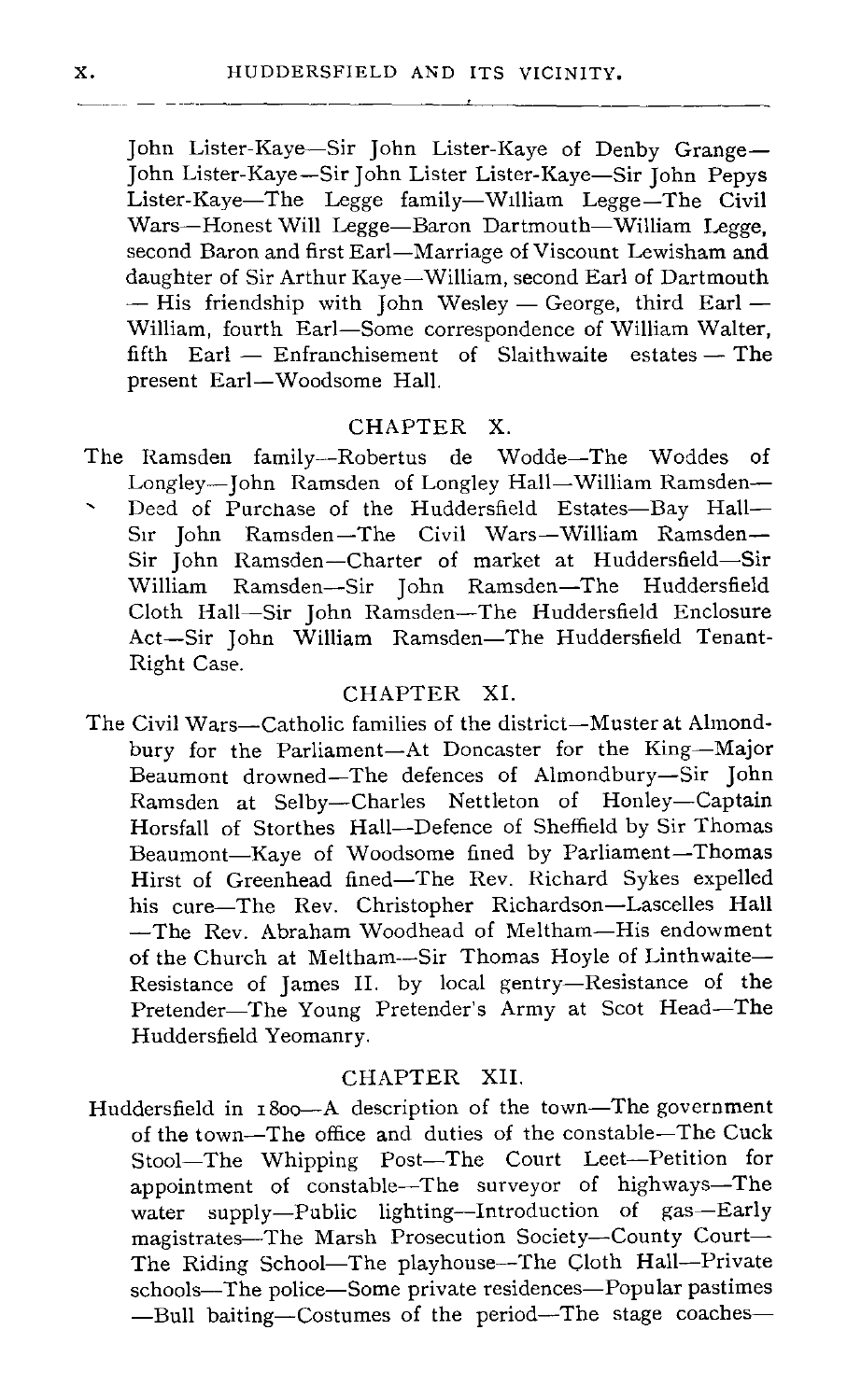The pack horses—Coaching accidents—The state of the Highways—General distress—Wages—Statute of labourers—Handloom weavers—Merry Dale Mill—Legislative protection of woollen industry— Resistance to union with Ireland—Some early worthies of the town.

# CHAPTER XIII.

The introduction of machinery — Riots—The Croppers — Their earnings — Restrictions on exportation — Industrial distress— Petition for Peace—E . and J Taylor of Marsden—The Luddites —Attack on Bradley Mills—Soldiery at Marsden—Cartwright's mill at Rawfolds—The Luddites at Longroyd Bridge—George Mellor—Ben o' Bucks—The oath of the Luddites—Attack on Cartwright's mill—The murder of William Horsfall—The panic in the district—Activity of the magistrates—Treachery of Walker —Arrest and trial of the Luddite leaders—Their execution-- Sentences on other Luddites—End of Walker—Reward of Justice Radcliffe—The Radcliffe family.

#### CHAPTER XIV.

Continued distress—Price of provisions—Bank failures—General disaffection—The Folly Hall fight—The services of the Yeomanry —Reform meetings on Almondbury Bank—Plot to seize the town —A state of siege—Trial of the conspirators—The Chartist agitation—The Plug Riots—Local Chartists—Joshua Hobson— William Armitage—The Factory Acts—Child labour—The system of apprenticeship—A Parliamentary Commission—Evidence of Joseph Habergam—Of Abraham Whitehead—The fire at Atkinson's Mills—Monument to the victims—Elizabeth Barrett Browning's plea—Richard Oastler—The Huddersfield Shorttime Committee—The manufacturers' petition—Great demonstration at York—Death of Oastler—The Holmfirth Flood— Memorial at Holmfirth.

#### CHAPTER XV.

**Nonconformist Churches—Salendine Nook Baptist Chapel—Rev. Henry Clayton—The mother church at Rodhillend—Sallindon Nook licensed—Act of Toleration—Letters dismissory— Declaration of Faith—Covenant of Communion—First Subscribers—Rev . Joshua Wood—Rev. Robert Hyde—Rev . James Macpherson—Rev . Thomas Lomas—Rev . David Crompton— Rev . James Parker—Rev . Dr. Stock—Rev . John Thomas—Rev. D. Wilton Jenkins—Baptist Churches derived from Salendine Nook—Pole Moor Chapel—Slaithwaite Baptists—Rev . Henry Wilcock Holmes—The Independents, Highfield—Secession from the Parish Church—Rev. Henry Venn—First members of Highfield—The Trust deed—Church discipline—Rev . William**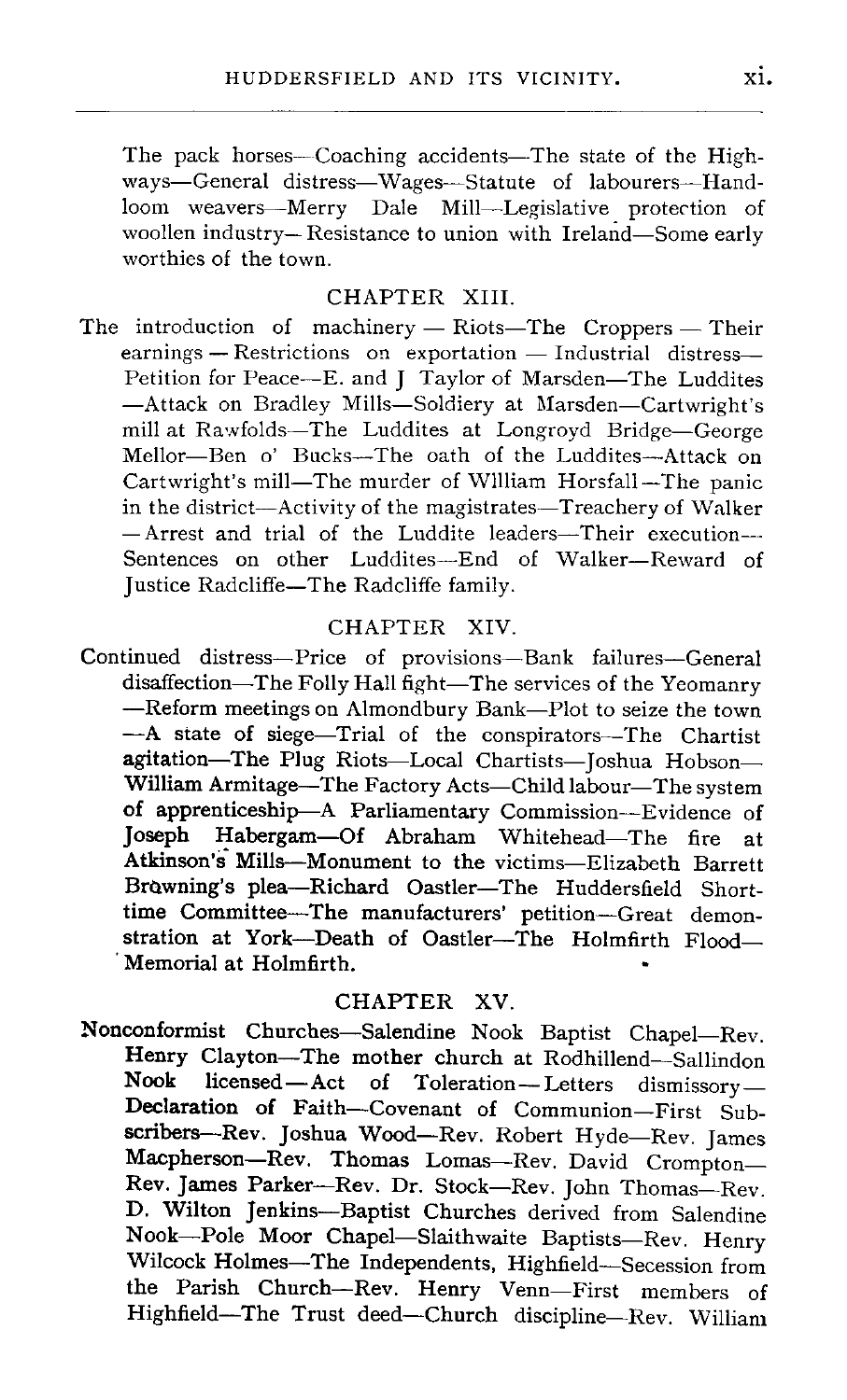Moorhouse—Rev . Benjamin Boothroyd, D.D., LL.D.—His conversion—His literary pursuits—The Bibliae Hebraica— Monument to—Rev. John Glendenning—The Rev. Dr. Bruce— Churches derived from Highfield—Ramsden St Chapel—The Trust Deed—The Rev . J T. Stannard*Jones <sup>v</sup> . Stannard— Milton Church—The Wesleyans—John Wesley in Huddersfield —His opinion of the country and people—At Honley—Deanhouse Chapel — Almondbury Methodists — " The Weeping Prophet "—Abraham Moss—Old Bank Chapel—First trustees— Trust Deed—Constitution of circuit—First ministers—The Rev. Alexander Kilham—The New Connexion—High Street Chapel —Queen Street Chapel—Churches derived from Buxton Road— Local preachers—Squire Brooke.*

#### CHAPTER XVI.

Parliamentary History. Early elections—Lord Brougham—Captain Lewis Fenton—Captain Joseph Wood—Riots—Michael Thomas Sadler — John Blackburn, K C —" Bulls, tigers, serpents "— General Johnson—Edward Ellis, Jun —Richard Oastler—The New Poor Law—Rev. Joseph Rayner Stephens—The *Leeds Mercury on the candidates—W. R. C. Stansfield—Electioneering tactics—The Liberal Party—John Cheetham—William Willans— Viscount Goderich—Joseph Starkey—Edward Akroyd--Richard Cobden—E. A. Leatham—T. P. Crosland—W. C . Sleigh—W . A. Lindsay—Sir Joseph Crosland—William Summers—Thomas Brooke—Some account of the Brooke family—Elections since 1865—Joseph Woodhead—The Colne Valley Division—The Holmfirth Division—Walter Armitage—John Sugden.*

# CHAPTER XVII

Municipal government—The Court Leet—The Chief Constable—The Vestry—Act for lighting, watching, &c.—First Board of Commissioners—Huddersfield a pocket borough—The patrolmen— Their duties—The Pindar—Introduction of gas—The Huddersfield Gas Works—Board of Highway Surveyors—Development of the town in this period—Banking companies—Churches— Petition for incorporation—Improvement Commissioners—First Board of—The cemetery—Church rates—Model lodging house— Market rights—Renewed agitation for incorporation—Government inquiry—Charter of incorporation granted—The first<br>Council—Population and rateable value of borough at  $Counti$ –Population and rateable value of borough incorporation—C H. Jones—The Mayors of Huddersfield— Honorary Freemen—Longwood included--Present population and rateable value—Covered markets—Gas—Electricity—Tramways—Tramway fatality—Artizans' dwellings—Mechanics' home —The police—The fire brigade—St. John Ambulance—The